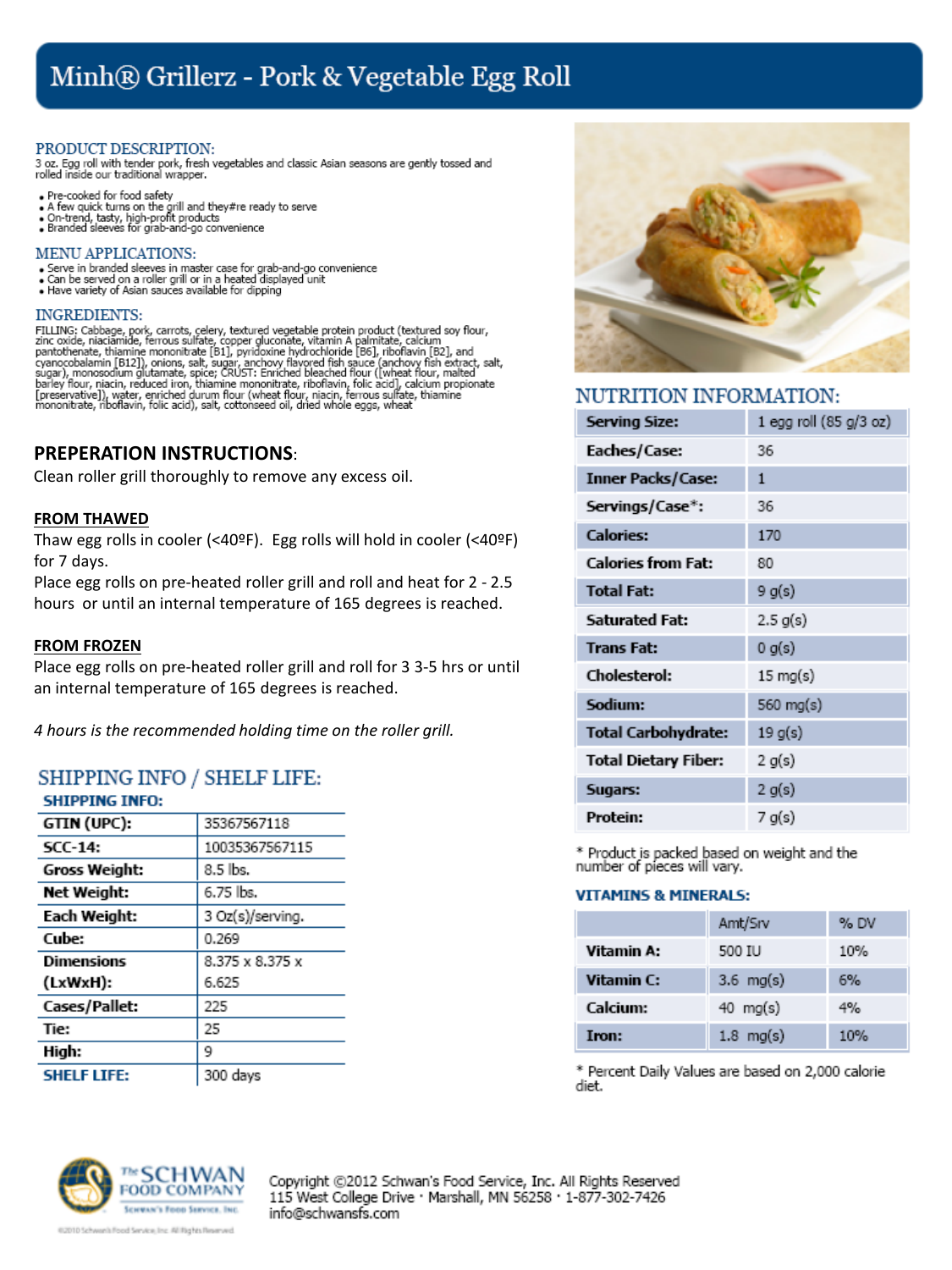## PRODUCT DESCRIPTION:

Our 3 oz. chicken egg rolls are filled with a blend of chicken, fresh vegetables, soy sauce and spices that are wrapped in our own freshly made traditional egg roll wrapper.

- Specially created and pre-cooked for your roller grill
- Includes serving sleeves making a convenient hand-held snack

## MENU APPLICATIONS:

- Can be placed on a roller grill or in a heated display unit
- Serve in branded sleeves in master case for grab-and-go convenience
- Serve with one of our MINH® Less Sodium Sauces for dipping.

## PREP INSTRUCTIONS:

Cooking instructions are based on 12 pieces. ROLLER GRILL PREPARATION INSTRUCTIONS (From Thawed): a. Clean roller grill with slightly damp towel. Do not rub the rollers with abrasive cleaner. Clean gently. b. Set one half of the Roller Grill on HIGH HEAT. Set another half on MEDIUM/HOLD. c. Pull case of product from thawed (refrigerator 40F). Product internal temperature should be equilibrated to 40F. d. Place requisite amount of thawed Egg Rolls on roller grill on HIGH HEAT. Let products roll for 45 minutes. e. If Egg Rolls do not roll, turn 180 degrees. f. After 45 minutes on HIGH HEAT, move products carefully to HOLD section of the grill. g. Products can be rolling on the grill for 3 hours. h. After opening each case, store so that the egg rolls are standing on end. CONVECTIONAL OVEN (350F): Bake for 12.5-13.5 minutes if thawed; 16.5-17.5 minutes if frozen. Due to variances in oven regulators, cooking time and temperature may require adjustments.

| Cooking Method   Temp   Time   Instructions |  |                           |
|---------------------------------------------|--|---------------------------|
| Roller Grill                                |  | Prepare from thawed state |

### SHIPPING INFO / SHELF LIFE:

#### **SHIPPING INFO:**

| GTIN (Case):         | 10035367695443                 |
|----------------------|--------------------------------|
| <b>Gross Weight:</b> | 7.22                           |
| <b>Net Weight:</b>   | 6.75                           |
| Each Weight:         | 3.00                           |
| Cube:                | 0.27                           |
| Dimensions (LxWxH):  | $8.38 \times 8.38 \times 6.63$ |
| <b>Cases/Pallet:</b> | 225                            |
| Tie:                 | 25                             |
| High:                | 9                              |
| <b>SHELF LIFE:</b>   | 300                            |

## ALLERGENS:

Contains

Eggs or its Derivatives, Wheat or its Derivatives, and Soy or its Derivatives.



#### INGREDIENTS:

INGREDIENTS: CABBAGE, ENRICHED FLOUR ([BLEACHED WHEAT FLOUR, NIACIN, REDUCED IRON, THIAMINE MONONITRATE, RIBOFLAVIN, FOLIC ACID], CALCIUM PROPIONATE, MALTED BARLEY FLOUR), DARK MEAT CHICKEN, WATER, CARROTS, ONION, CELERY, ENRICHED DURUM FLOUR (WHEAT FLOUR, NIACIN, FERROUS SULFATE, THIAMINE MONONITRATE, RIBOFLAVIN, FOLIC ACID), TEXTURED SOY FLOUR, CONTAINS 2% OR LESS OF: SALT, VEGETABLE OIL (SOYBEAN, COTTONSEED, CORN, AND/OR CANOLA OIL), MODIFIED FOOD STARCH, AUTOLYZED YEAST EXTRACT, SUGAR, DRIED GARLIC, SOY SAUCE POWDER (SOY SAUCE [WHEAT, SOYBEANS, SALT], MALTODEXTRIN, SALT), WHEAT GLUTEN, SPICE, DEXTROSE, NATURAL FLAVOR, EGGS. FRIED IN VEGETABLE OIL (SOYBEAN, COTTONSEED, CORN, AND/OR CANOLA OIL).



Copyright © 2013 Schwan's Food Service, Inc. All Rights Reserved 115 West College Drive | Marshall, MN 56258 | 1-877-302-7426 info@schwansfs.com

Last Update Date: 4/12/2016 Printed on: 4/15/2016

Information contained in this document is believed to be accurate and offered in good faith for the benefit of the customer Nutrition data is calculated and offered for information purposes; some variation can occur depending on several factors. This document may contain proprietary confidential, trade secret or privileged information. Any unauthorized review, use, disclosure or distribution is prohibited and may be a violation of law.

KavenWider

Karen Wilder, RD, MPH, LD Sr Director, Scientific & Regulatory Affairs